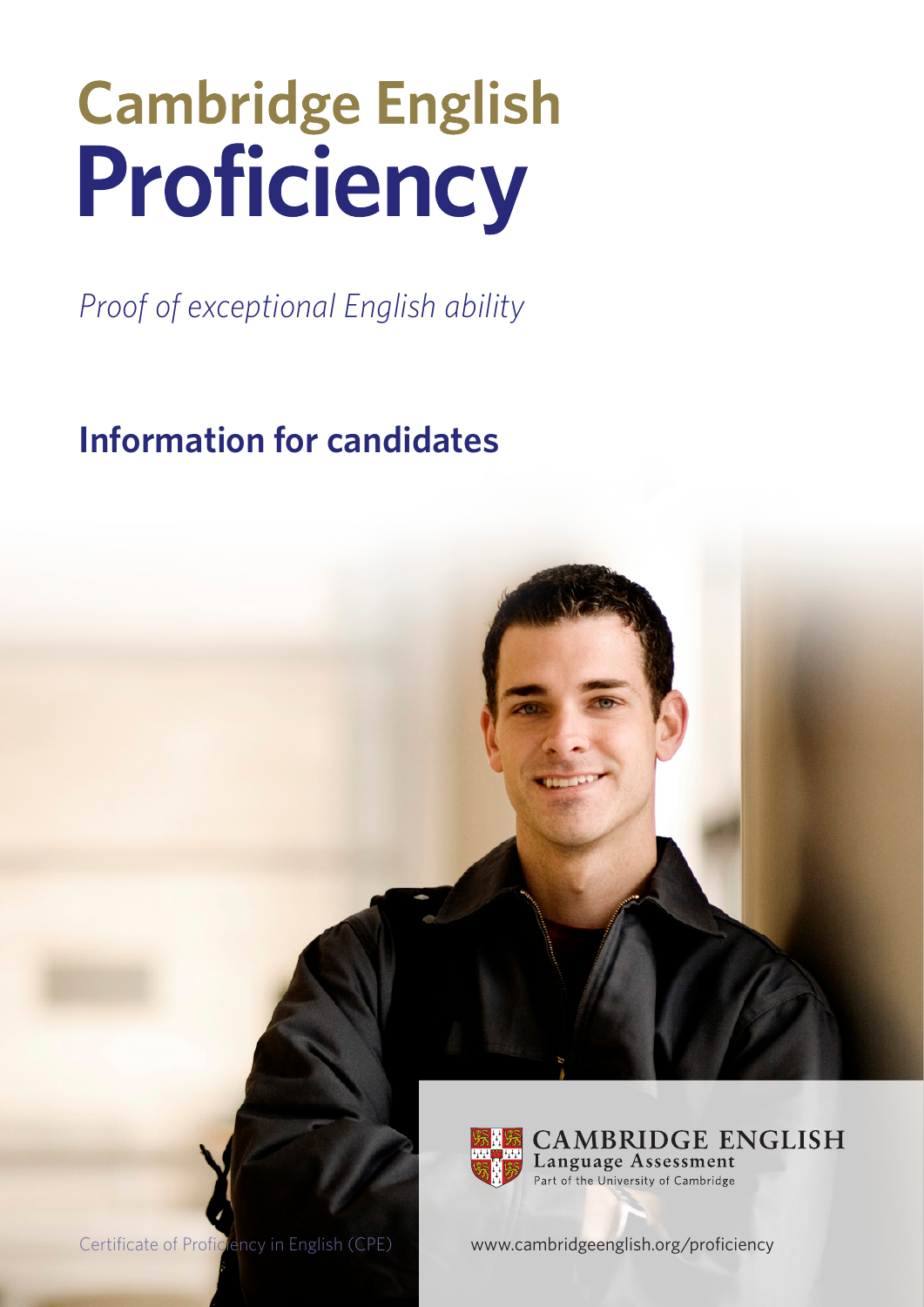<span id="page-1-0"></span>

About the exam



[Preparing](#page-3-0)



[Exam day](#page-10-0)



After [the exam](#page-12-0)

# How to use this guide

You can print this document if you wish, but it is better to read it on screen. Click the links in the document to access other useful online resources such as videos and practice tests, and to find the information you need.

# What does Cambridge English: Proficiency involve?

*Cambridge English: Proficiency* is the highest level exam offered by Cambridge English Language Assessment. It can be taken in both paper-based and computerbased formats. It is at Level C2 of the Common European Framework of Reference for Languages (CEFR), and is accepted by universities and employers worldwide as an indication that you have achieved an extremely high level of skill in the English language. Cambridge English Language Assessment carries out extensive research, to make sure that you get the fairest, most accurate result, and that the exam is relevant to the range of uses for which you need English.

# About the exam

From 2013 (the 100th anniversary of the first Proficiency exam), the exam has been revised. See below for a summary of what's in the exam.

| Paper details                                      | What's in the paper?                                                                                                                                                                                                                                                                                                                                                                                                                                                                                                                   | Skills assessed                                                                                                                                                                                                                                                                                                                                                                                                               |
|----------------------------------------------------|----------------------------------------------------------------------------------------------------------------------------------------------------------------------------------------------------------------------------------------------------------------------------------------------------------------------------------------------------------------------------------------------------------------------------------------------------------------------------------------------------------------------------------------|-------------------------------------------------------------------------------------------------------------------------------------------------------------------------------------------------------------------------------------------------------------------------------------------------------------------------------------------------------------------------------------------------------------------------------|
| Reading and<br>Use of English<br>1 hour 30 minutes | First there are three short texts,<br>each with a different task, such as<br>supplying a missing word or forming<br>a new word<br>Part 4 is not text based and involves<br>rewriting a sentence another way.<br>Then there are three longer texts:<br>multiple choice, gapped paragraphs<br>and multiple matching.<br>Texts are not for a specialised<br>readership. They are about<br>interesting things in the real world.<br>Some are simply of general interest;<br>others will have an academic slant<br>or work-related flavour. | Part 1 is mainly lexical, Part 2 is<br>mainly grammatical, and Part 3 is<br>all about how affixes affect words.<br>There are lots of other sub-skills<br>involved such as your ability to<br>paraphrase and work out meaning<br>from context.<br>The reading skills you will need<br>include very detailed reading,<br>following an argument, coherence<br>and linking, looking for specific<br>information and skim reading. |
| Writing<br>1 hour 30 minutes                       | First a compulsory essay where<br>you summarise the main ideas<br>from two short texts. Then a choice<br>from various tasks, such as an<br>article, letter, report or review -<br>including a choice on a set text.                                                                                                                                                                                                                                                                                                                    | You're tested on how well you<br>can put together and develop<br>ideas on a topic, the impression<br>you make on the reader, your use<br>of language, and how well you<br>achieve the purpose for writing.<br>See page 14 for more detail.                                                                                                                                                                                    |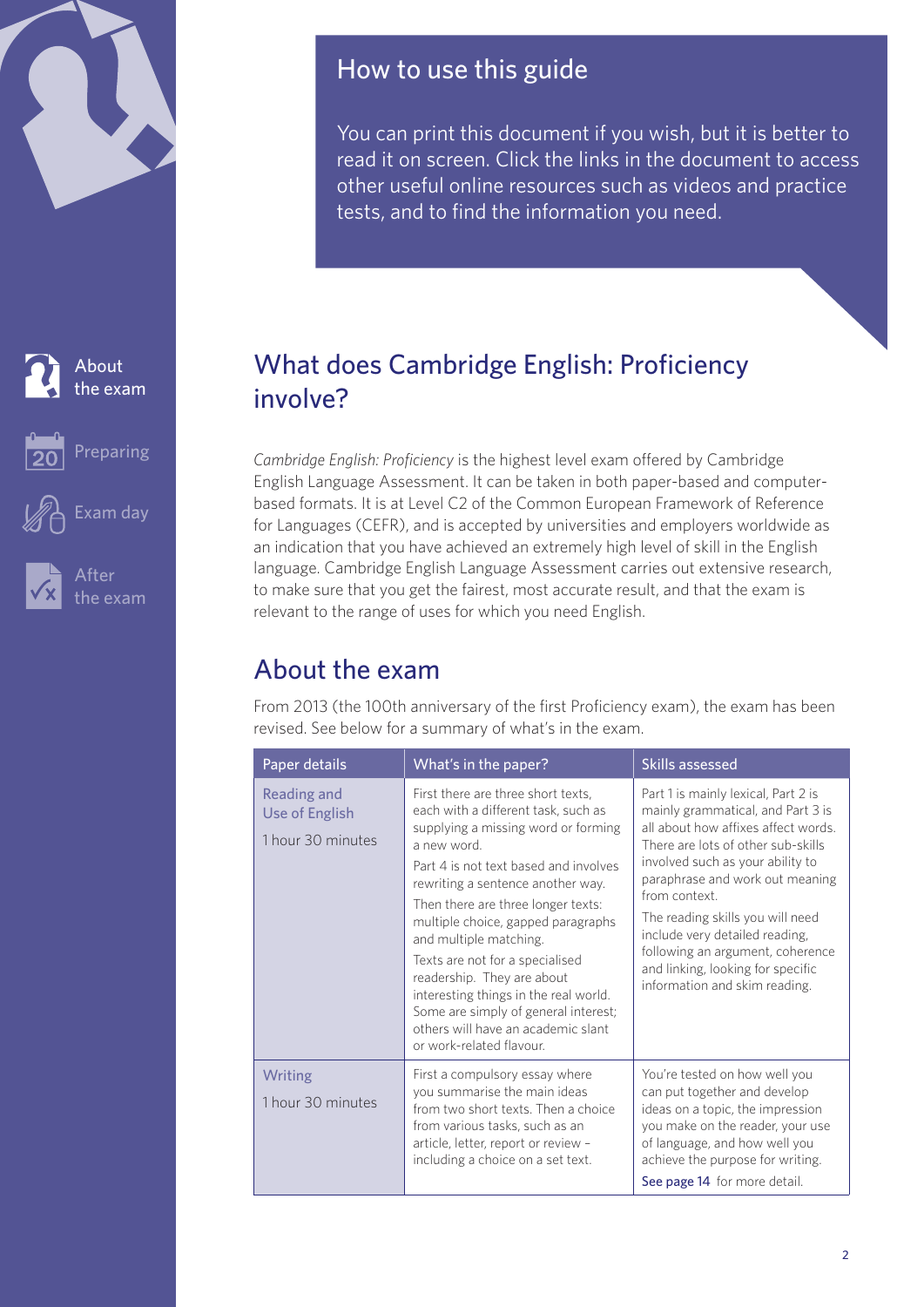



About [the exam](#page-1-0)

[Preparing](#page-3-0)

After [the exam](#page-12-0)

[Exam day](#page-10-0)

| Paper details                                                       | What's in the paper?                                                                                                                                                                                                                                                                                                                  | Skills assessed                                                                                                                                                                                                                 |
|---------------------------------------------------------------------|---------------------------------------------------------------------------------------------------------------------------------------------------------------------------------------------------------------------------------------------------------------------------------------------------------------------------------------|---------------------------------------------------------------------------------------------------------------------------------------------------------------------------------------------------------------------------------|
| Listening<br>40 minutes                                             | There are four parts, covering short<br>extracts; a long speech or lecture<br>where you complete sentences; a<br>long discussion with multiple-choice<br>questions; and two simultaneous<br>matching tasks.<br>You'll have to deal with the language<br>you might meet in a work situation,<br>at university or indeed on the street. | This tests your ability to listen<br>for a wide variety of real-life<br>purposes. Within that, you might<br>be listening for the gist of a whole<br>extract, for a particular detail or<br>the speaker's opinion.               |
| <b>Speaking</b><br>16 minutes<br>Paired: two<br>candidates together | After brief introductory exchanges,<br>you work together with another<br>candidate on a picture-related task.<br>Then you move on to a long turn<br>prompted by information on a card,<br>and finally a three-way discussion on<br>related themes in the real world.                                                                  | You're tested on many things,<br>including your pronunciation,<br>intonation, speed of delivery as<br>well as your ability to organise<br>your thoughts, negotiate and<br>sustain a discussion.<br>See page 14 for more detail. |

Your overall performance is calculated by averaging the scores you achieve in Reading, Writing, Listening, Speaking and Use of English.

The weighting of each of the four skills and Use of English is equal.

- $\rightarrow$  [Download a complete sample paper.](http://www.cambridgeenglish.org/exams/proficiency/preparation/)
- $\rightarrow$  [Try a computer-based practice test.](http://www.cambridgeenglish.org/exams-and-qualifications/proficiency/how-to-prepare/) (Please note that this only works with the most recent version of Firefox.)
- $\rightarrow$  [Watch a video of a Speaking test.](http://www.youtube.com/watch?v=Z-zh_rPNaqU)
- $\rightarrow$  [Read an examiner's comments on the candidates' performances.](http://www.cambridgeenglish.org/images/cpe-examiner-comments.pdf)

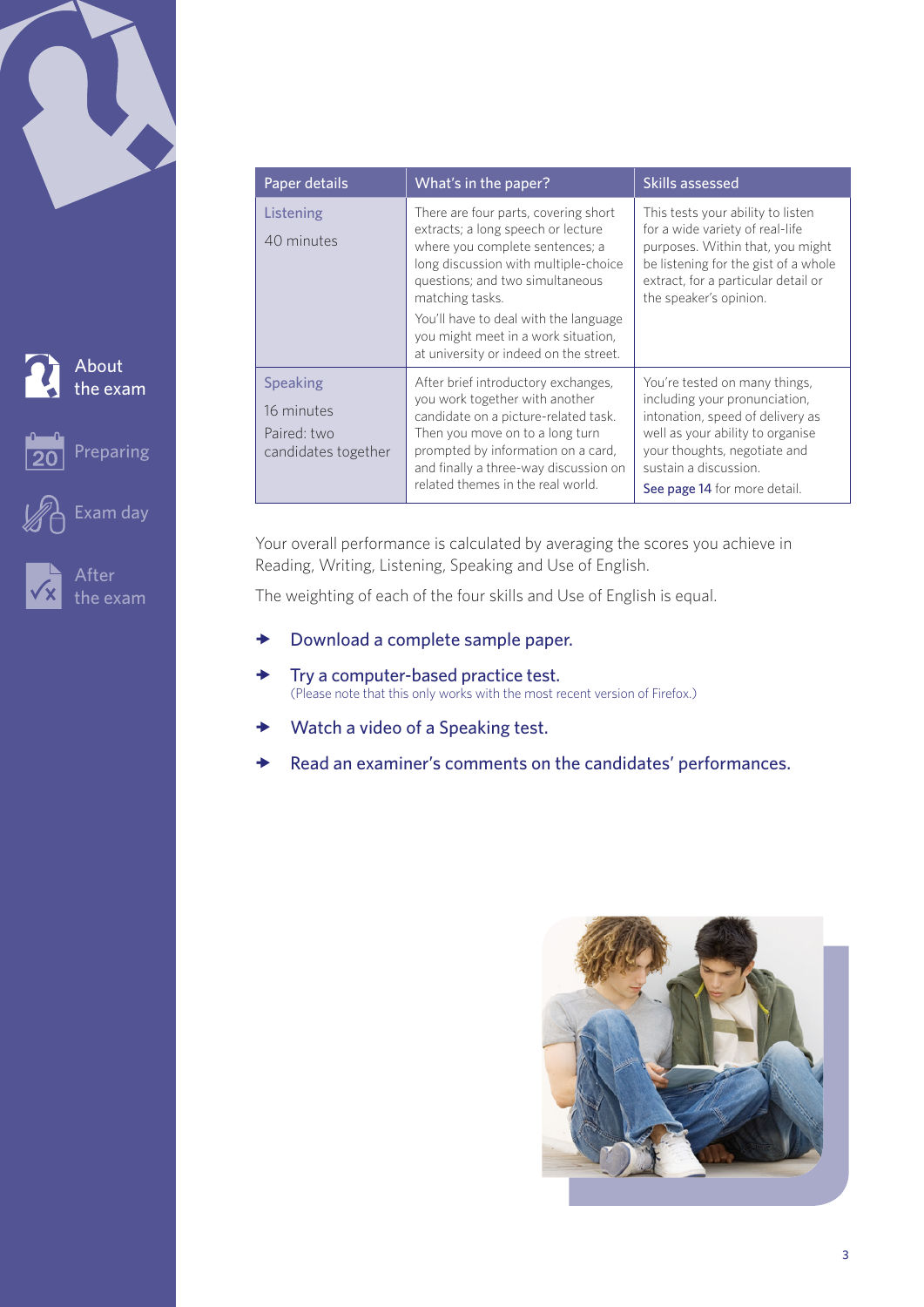<span id="page-3-0"></span>





### Before the exam – preparation

It is important to familiarise yourself with the tasks and what they demand of you, and to get accustomed to doing them. They are designed to enable you to show what you can do in English, but only if you understand them fully first! For example, in the Speaking test if you are not familiar with what is required in a short space of time, then you may not be able to demonstrate your true ability.

Although practising grammar and vocabulary, and doing practice tests, are certainly important, these are not short cuts, and they should be just part of your exam preparation. In preparing for the exam, you need to take a whole and long-term approach to your communicative language ability, analysing your own strengths and weaknesses across all language skills.

To help you feel really prepared for *Cambridge English: Proficiency*, there is a range of **[free exam preparation resources](http://www.cambridgeenglish.org/exams-and-qualifications/proficiency/how-to-prepare/)**, including:

- tips and FAQs for each exam paper
- sample papers and a computer-based practice test
- links to **[further books for study](http://www.cambridgeenglish.org/prepare-and-practise/books-for-study/)**.

To support learners as they prepare for their exams, Cambridge English Language Assessment and Cambridge University Press have developed **[a range of official](http://www.cambridgeenglish.org/prepare-and-practise/official-cambridge-english-preparation-materials/proficiency/)  [preparation materials](http://www.cambridgeenglish.org/prepare-and-practise/official-cambridge-english-preparation-materials/proficiency/)** including coursebooks and practice tests.

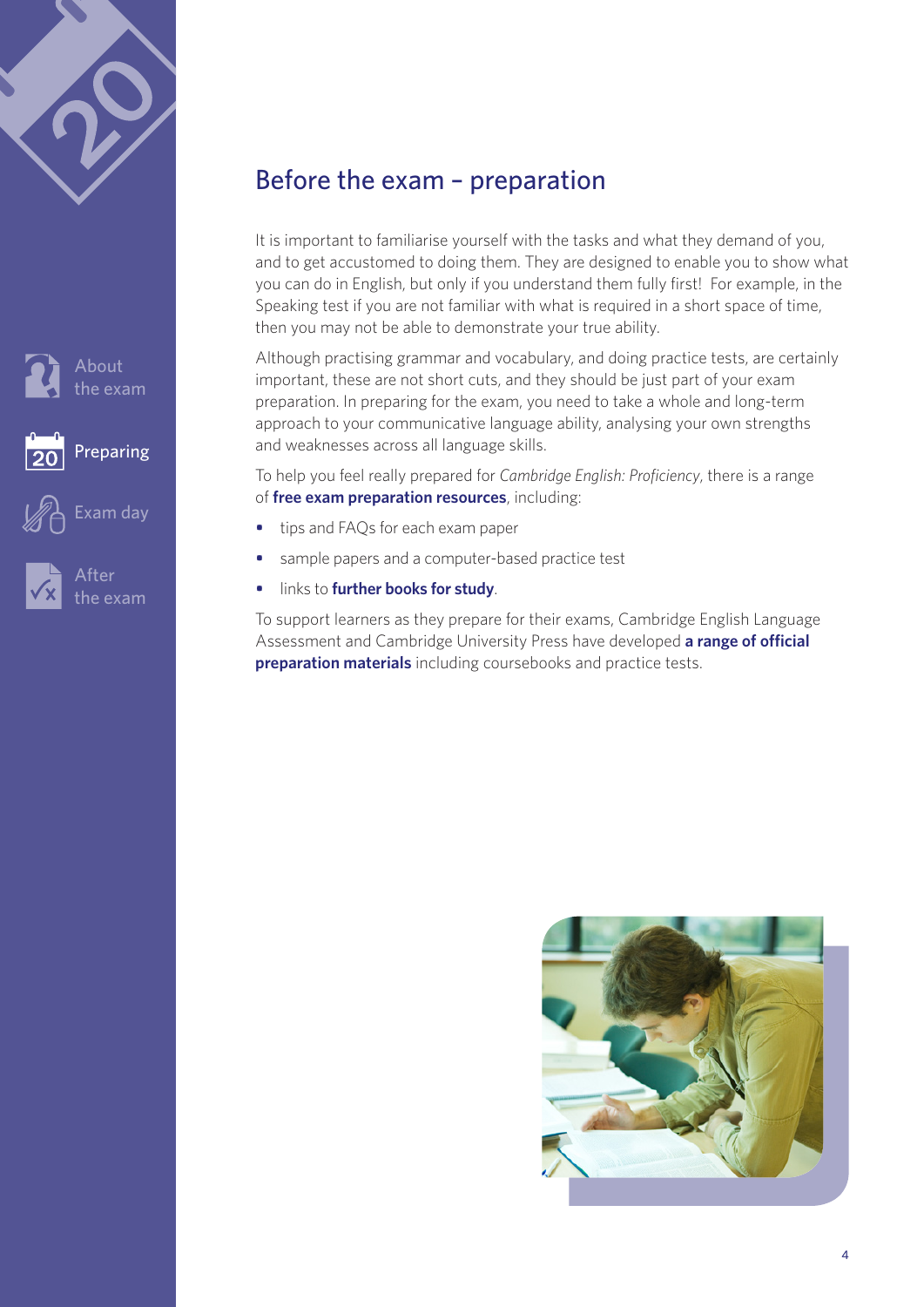

After he exam

[Exam day](#page-10-0)

**[Preparing](#page-3-0)** 

About [the exam](#page-1-0) How much do you know about studying for *Cambridge English: Proficiency*?

#### Can you answer these questions?

- *1. Where can I find out exactly what I have to do in each part of the test?*
- *2. Why should I use an advanced monolingual dictionary to prepare for Cambridge English: Proficiency?*
- *3. What kinds of things should I be reading in addition to any coursebooks I might be using?*
- *4. How does doing a lot of reading help me with the Use of English component?*
- *5. The Reading component tests reading in different ways. How can I practise doing this?*
- *6. Where can I find texts with a good line of argument to follow and understand?*
- *7. How can I help myself with the Writing paper?*
- *8. How will my writing be assessed?*
- *9. What is the value of looking at model answers to Writing tasks in coursebooks?*
- *10. How can I expand the range of language I can use when I speak?*
- *11. What is the best way to develop my speaking skills?*
- *12. How will my speaking be assessed?*
- *13. What else can I listen to outside the classroom?*

#### [Find the answers on the next page](#page-5-0)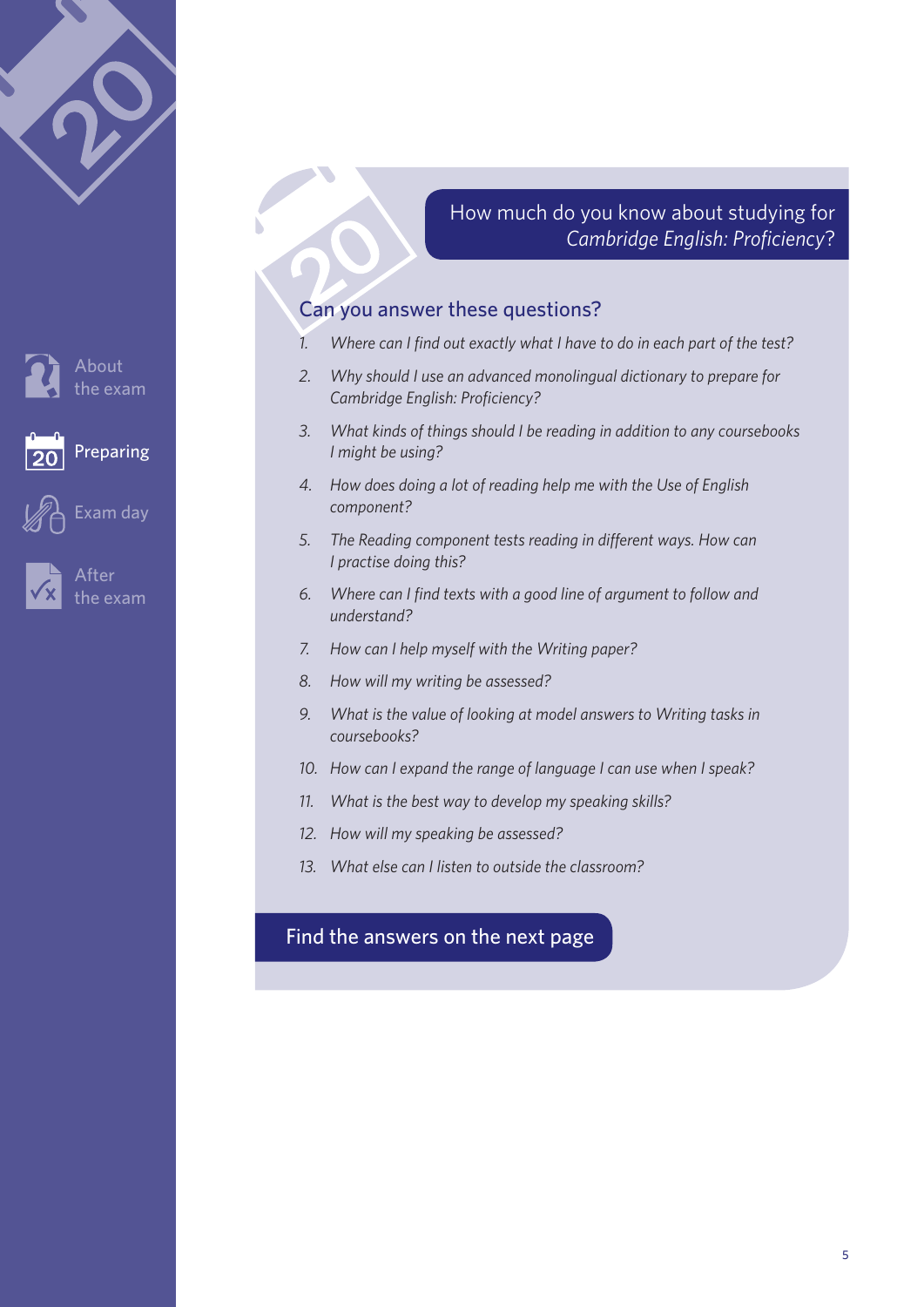<span id="page-5-0"></span>





# **ANSWERS**

# Studying for Cambridge English: Proficiency

#### *1. Where can I find out exactly what I have to do in each part of the test?*

You can download sample papers and find more information about each part of the test on the **[Cambridge English Language Assessment website](http://www.cambridgeenglish.org/exams/proficiency/exam-format/)**. If you are taking a computer-based exam, **[you can try a computer-based practice test here](http://www.cambridgeenglish.org/exams-and-qualifications/proficiency/how-to-prepare/)**. (Please note that this only works with the most recent version of Firefox.)

#### *2. Why should I use an advanced monolingual dictionary to prepare for Cambridge English: Proficiency?*

This is especially valuable in preparing for the Use of English component of the Reading paper, but it can also be of considerable benefit for all papers. Look at a word which has many entries (e.g. sense) – the dictionary will list useful multiple meanings with common short phrase examples in current use (*a sense of relief, direction, proportion, justice, smell/taste/touch* etc. *there is no sense in, talk some sense into somebody, in some senses* etc.). There will be a large number of these and they will greatly expand your repertoire of collocations and fixed phrases. You can also help yourself with word formation by looking at later entries for the word (*sensible, (in)sensitive, senseless, sensor, sensitise, sensory, sensuous, sensual*). You will also find dependent prepositions and phrasal verbs.

#### *3. What kinds of things should I be reading in addition to any coursebooks I might be using?*

The Reading and Use of English paper will contain a wide range of texts. Try to read as many types of text as possible, such as:

- fiction books such as modern novels and short stories
- non-fiction books, especially biographies
- newspapers and magazines, including articles, written interviews, biographies, reports, reviews.

All of these types of text can be found online.

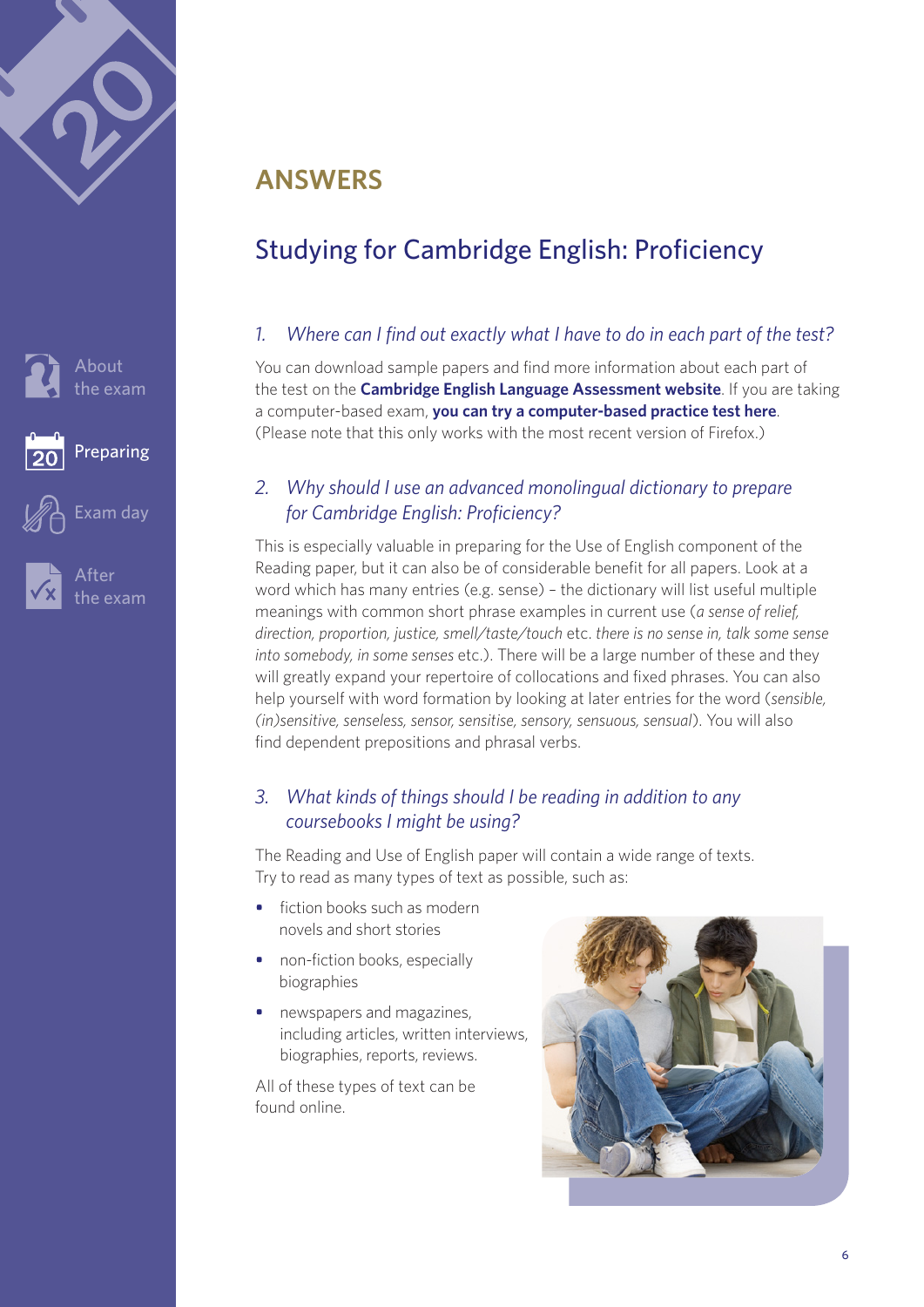





iter: [the exam](#page-12-0)

#### *4. How does doing a lot of reading help me with the Use of English component?*

If you read widely and often it enables you to acquire knowledge of aspects of English such as collocations, idioms, phrasal verbs and linkers, and get a feel for the syntax of written English. These things are important in the Use of English tasks.

#### *5. The Reading component tests reading in different ways. How can I practise doing this?*

Sometimes you read in detail and try to understand everything within a paragraph. Sometimes you can just skim read an article or part of it – set yourself time limits to force yourself to speed read. When you do this you are trying to understand the main points, not the details.

#### *6. Where can I find texts with a good line of argument to follow and understand?*

A good place to start is the official **[Cambridge English practice test books](http://www.cambridgeenglish.org/prepare-and-practise/official-cambridge-english-preparation-materials/proficiency/)**, where reading texts are already condensed and well written. Ignoring the questions, follow the argument as it develops, looking particularly at the opening sentences of each paragraph. Then look away and retell that argument in your own words.

#### *7. How can I help myself with the Writing paper?*

Some useful tips for preparing for the Writing paper are:

- Practise writing under exam time conditions so that it becomes habitual.
- Familiarise yourself with the assessment criteria *Content, Communicative Achievement, Organisation* and *Language*. **See [page 14](#page-13-2) for more about how Writing is assessed**.
- Read widely to familiarise yourself with the conventions and styles of different task types: articles, essays, reports, reviews etc. The internet is invaluable when you are searching in this way.
- Write 10-minute plans for a variety of questions in past papers, so that planning becomes automatic and quick.

#### *8. How will my writing be assessed?*

**[Click here](#page-13-0)** for information about how *Cambridge English: Proficiency* examiners assess writing.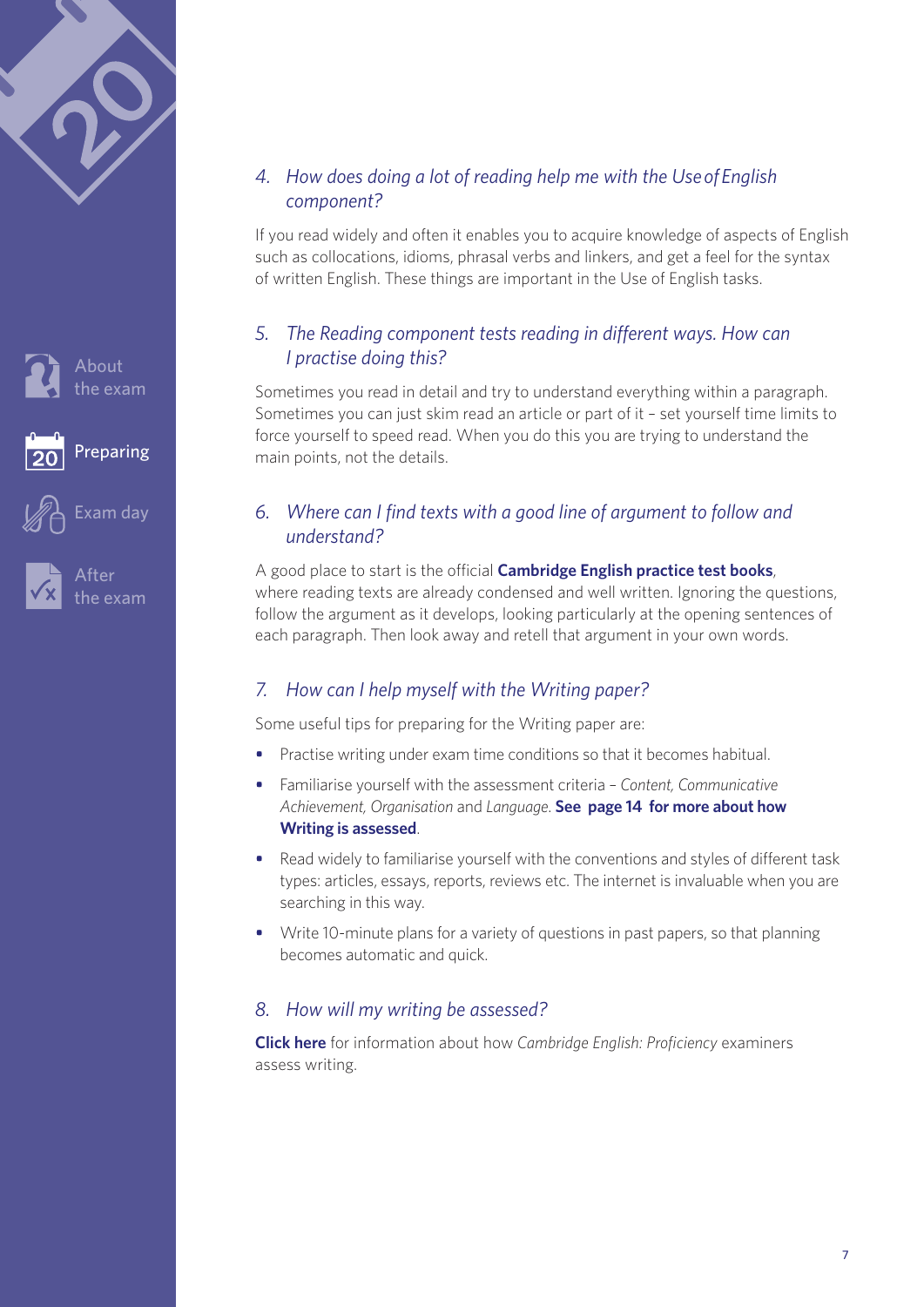



[Exam day](#page-10-0)





#### *9. What is the value of looking at model answers to Writing tasks in coursebooks?*

You can see how answers should be structured, see how the writer is aware of the target reader, and get an idea of the variety of grammatical structures and range of vocabulary that is required.

#### *10. How can I expand the range of language I can use when I speak?*

Look back at the transcripts of texts you've heard for useful language. These can be found in 'with key' editions of coursebooks and exam practice tests. Record useful chunks of language that you think you can use again. Transcripts of spoken English are especially rich with colloquial expressions which can improve your own spoken performance.

#### *11. What is the best way to develop my speaking skills?*

The short answer is that you need to take every opportunity to speak English. Try to use English in a wide range of contexts – different topics, different people and different purposes for speaking.

#### *12. How will my speaking be assessed?*

**[Click here](#page-13-2)** for information about how *Cambridge English: Proficiency* examiners assess speaking.

#### *13. What else can I listen to outside the classroom?*

Try to listen to as wide a variety of things as possible. Internet podcasts are very useful, as are English TV channels and radio stations. Listen to a range of programmes, including news broadcasts, interviews and documentaries.

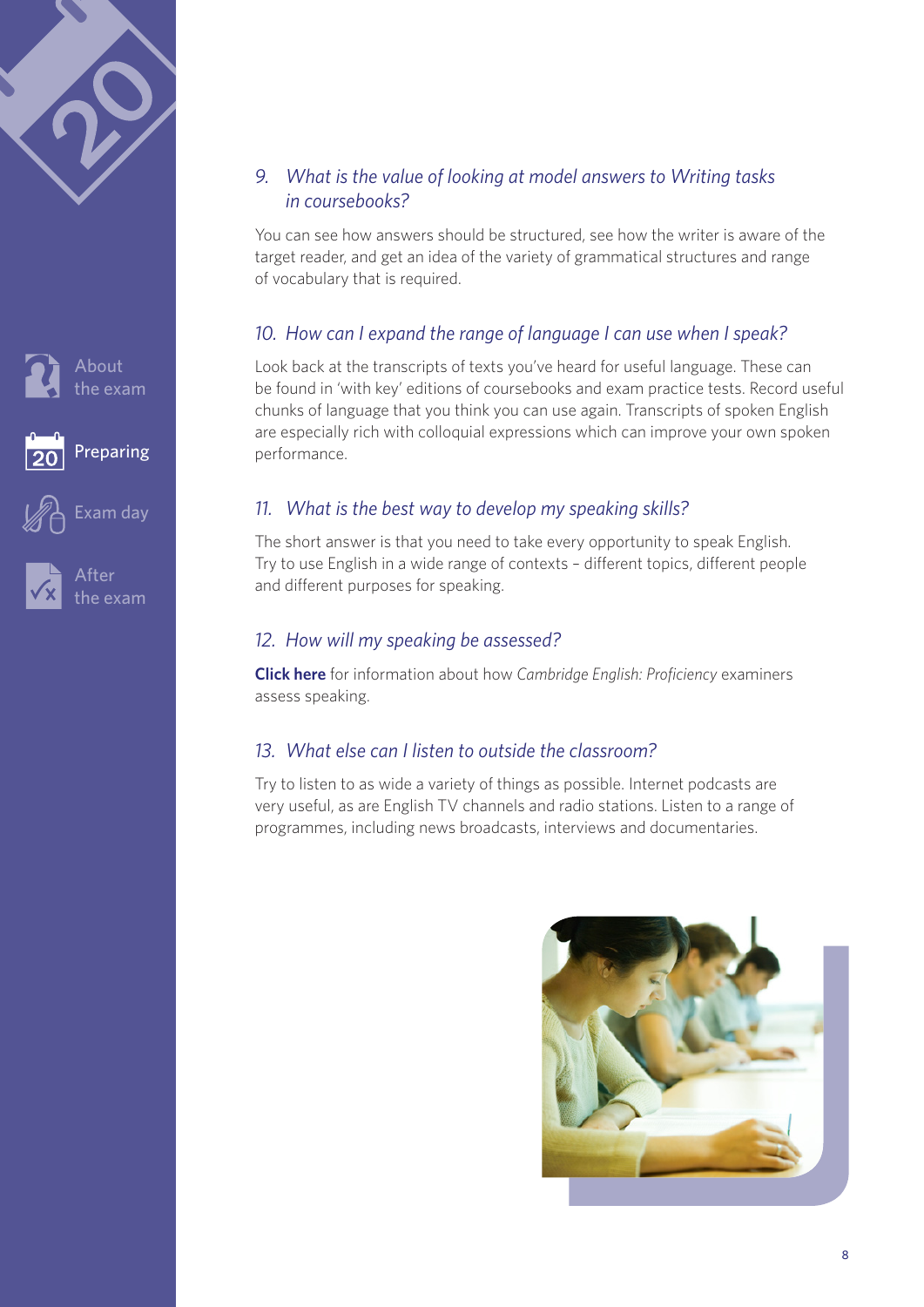

#### How much do you know about practical things to do before the exam?

#### Can you answer these questions?

- *1. How can I find practice tests?*
- *2. How do I register for the exam?*
- *3. Can I delay taking a particular paper if I don't feel ready for it?*
- *4. What is the Notice to Candidates?*
- *5. What do I need to take with me on exam day?*
- *6. How do I register for results online?*

#### [Find the answers on the next page](#page-5-0)



About [the exam](#page-1-0)







After [the exam](#page-12-0)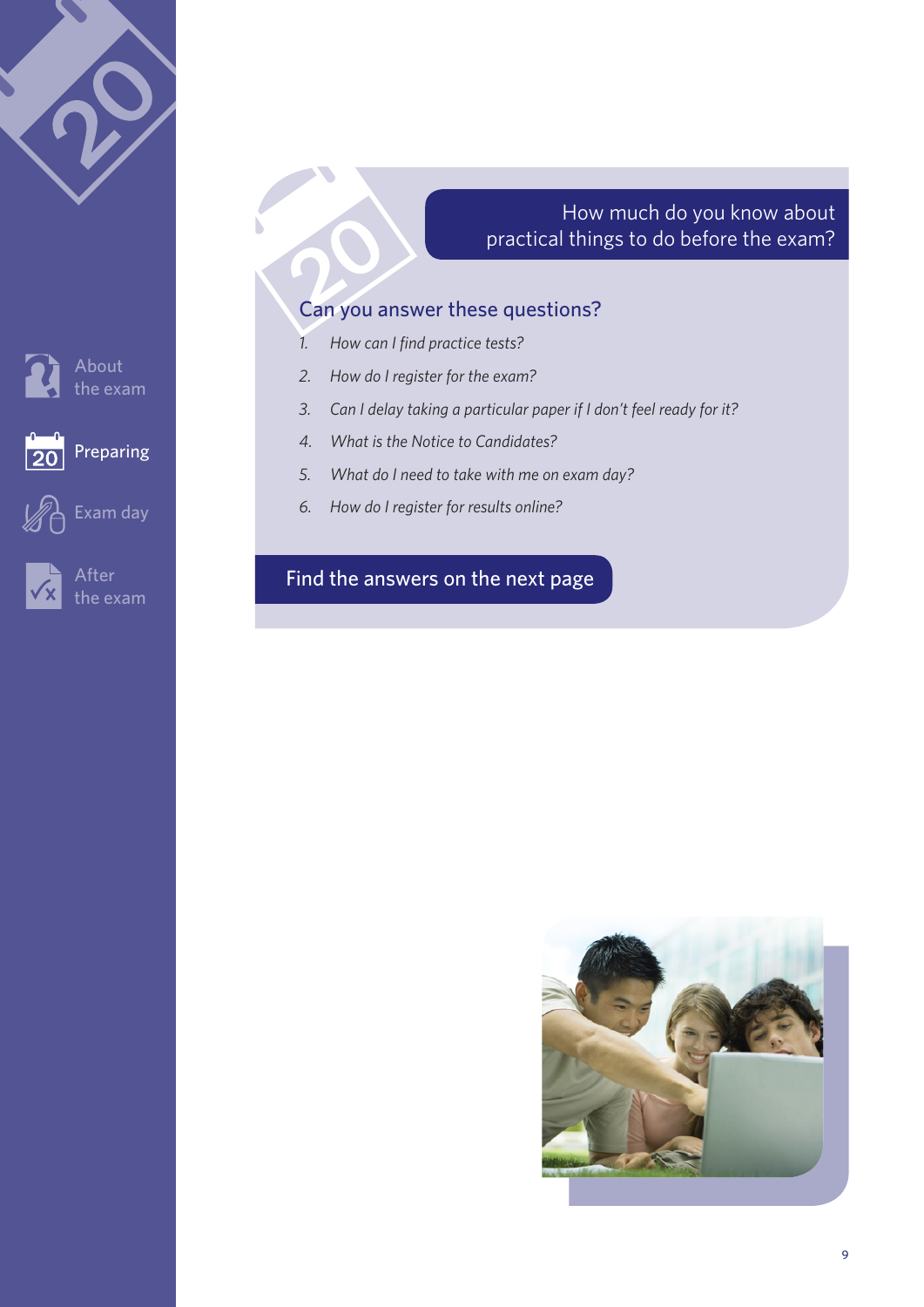<span id="page-9-0"></span>



[Exam day](#page-10-0)





# **ANSWERS**

# Practical things to do before the exam

#### *1. How can I find practice tests?*

**[The official book of practice tests is available online](http://www.cambridgeenglish.org/prepare-and-practise/official-cambridge-english-preparation-materials/proficiency/)** or from bookshops. There is also a free sample online test.

#### *2. How do I register for the exam?*

If you are already at a school that offers a course in your exam, they will do this for you. If you are registering independently, **click [here](http://www.cambridgeenglish.org/find-a-centre/find-an-exam-centre/)** and find a centre that offers your exam. Then you can register directly with them.

#### *3. Can I delay taking a particular paper if I don't feel ready for it?*

No, all papers must be taken in a single session.

#### *4. What is the Notice to Candidates?*

It's a list of things you can and can't do in the exam room. Your exam centre will give you a copy, but you can also see a copy online **[here](http://www.cambridgeenglish.org/images/summary-regulations.pdf#page=2)**.

#### *5. What do I need to take with me on exam day?*

Just your passport for identification. A bottle of water is a good idea. You can take pens and pencils, but your centre will also provide these.

#### *6. How do I register for results online?*

When you register for the exam, you will receive a Confirmation of Entry. This will show the web address for our Results Online site, as well as your ID number and secret number, which you will need to use to register to receive your results online.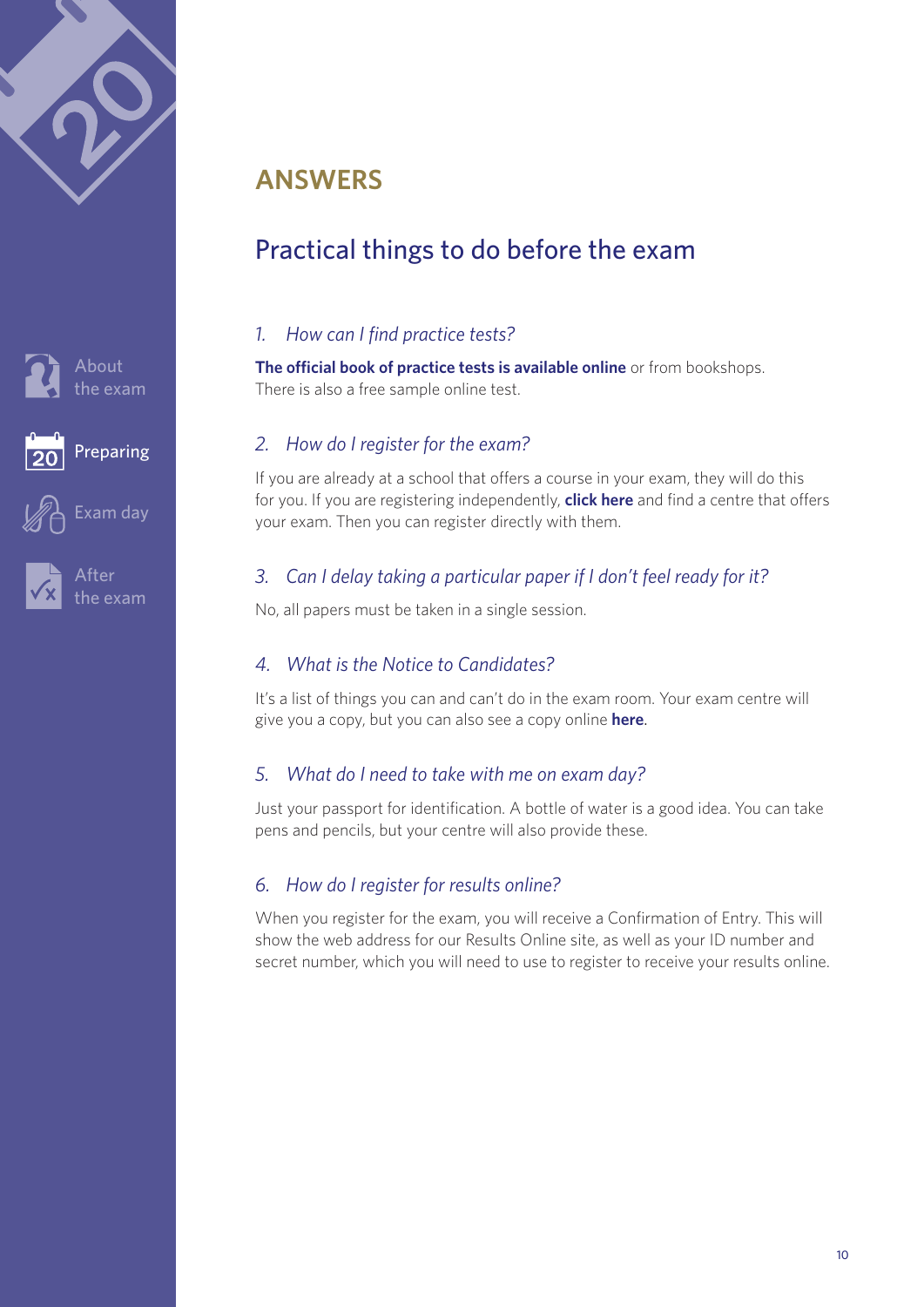<span id="page-10-0"></span>







After [the exam](#page-12-0)

Exam day

# Exam day

Exam day can be a nerve-racking experience no matter how well prepared you are through coursework. Therefore it's important to know what to expect on the day. Doing practice tests and getting used to filling in the answer sheet is a vital part of this. You can practise this on the **[online sample test](http://www.cambridgeenglish.org/exams-and-qualifications/proficiency/how-to-prepare/)**. You should expect a photograph to be taken of you at the centre. You may also be given a sheet of candidate data to fill in. (Don't worry about this – it's just to enable us to keep accurate records on ages and nationalities taking each exam.) If you are entering the exam independently you can contact your local centre with any practical queries. You can find your local centre here **[www.cambridgeenglish.org/centresearch](http://www.cambridgeenglish.org/centresearch)**

Before you take your exam, be sure to visit the **[What to expect on exam day](http://www.cambridgeesol.org/exam-preparation/exam-day.html)** web [page](http://www.cambridgeesol.org/exam-preparation/exam-day.html) and read the **[Summary Regulations for Candidates](http://www.cambridgeenglish.org/images/summary-regulations.pdf)**.



# 44

Taking a Cambridge English exam gives you a lot of confidence. It tests you on all aspects of the English language – it trains you in an all-round way.

Sruthi Vijayachandran, India

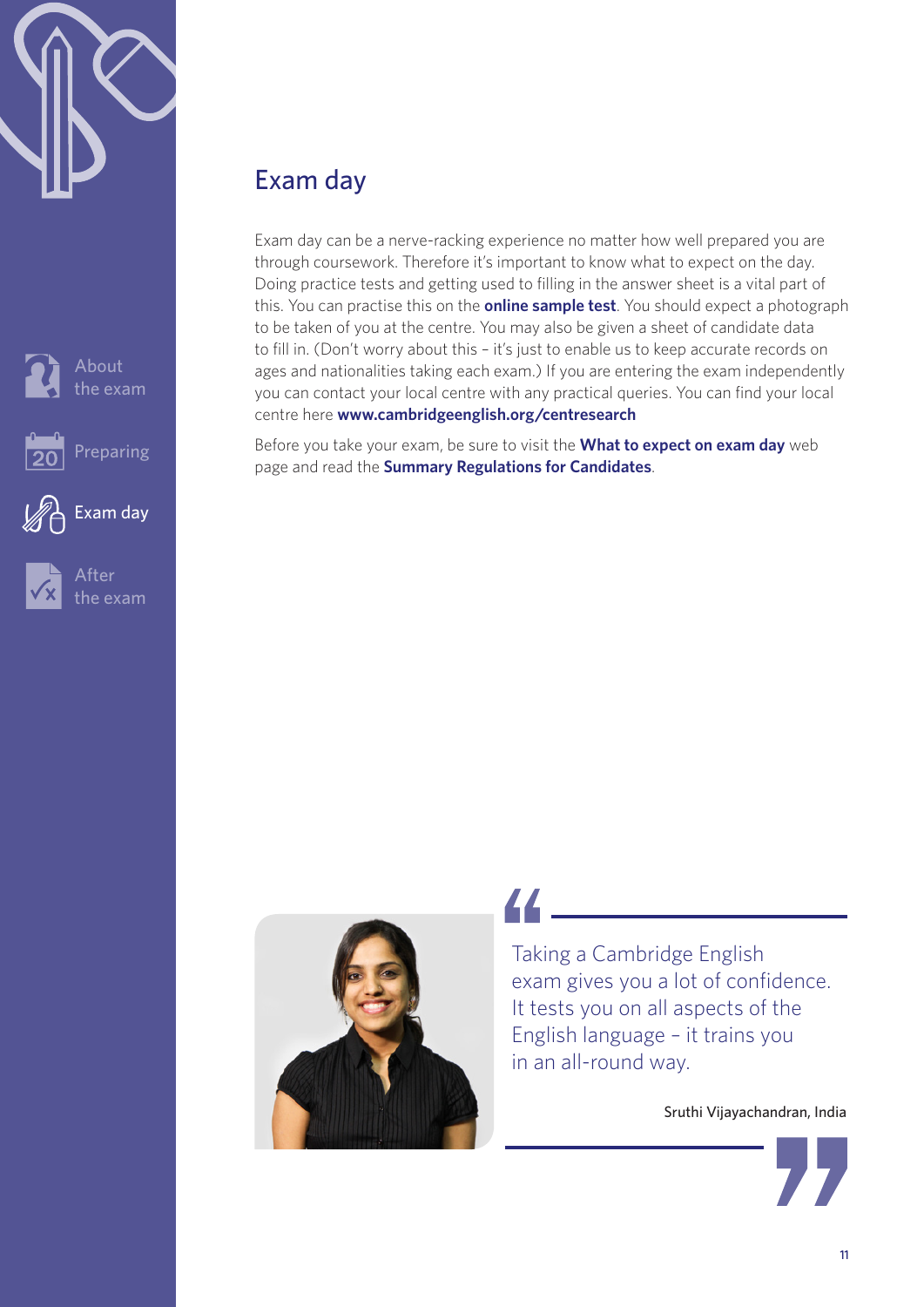





[Exam day](#page-10-0)

EXAM DAY TIPS

AM DAY TIPS

After [the exam](#page-12-0)

- Go into the exam with a clear head and a good night's sleep – you will need to be fresh as a lot of concentration is required.
- $\checkmark$  You can do the questions and tasks on the Reading/Use of English and Writing papers in any order you wish, to suit your particular strengths.
- With Writing make sure you don't run out of time. It is tempting to want to write in too much detail early on, but if you do this you may find that you have to rush at the end and miss things out. Allow yourself time to plan, write, check and edit your work. If you do change or correct anything you write, make sure your corrections are clear.
- With Use of English texts, make sure you read the text as far as possible before starting on the gaps.
- Treat each gap as part of the whole text, and keep in mind the meaning of the text at each stage.
- With Listening, don't panic if you miss something. If you've read the questions in advance, this will help you to know where you are in the recording.
- With Speaking, be sure to acknowledge the other candidate's comments and pick up on them. Communicating is all about listening and responding appropriately.
- $\rightarrow$  [Watch a video of a Speaking test.](http://www.youtube.com/watch?v=Z-zh_rPNaqU)
- [Read an examiner's comments on the candidates' performances.](http://www.cambridgeenglish.org/images/cpe-examiner-comments.pdf)









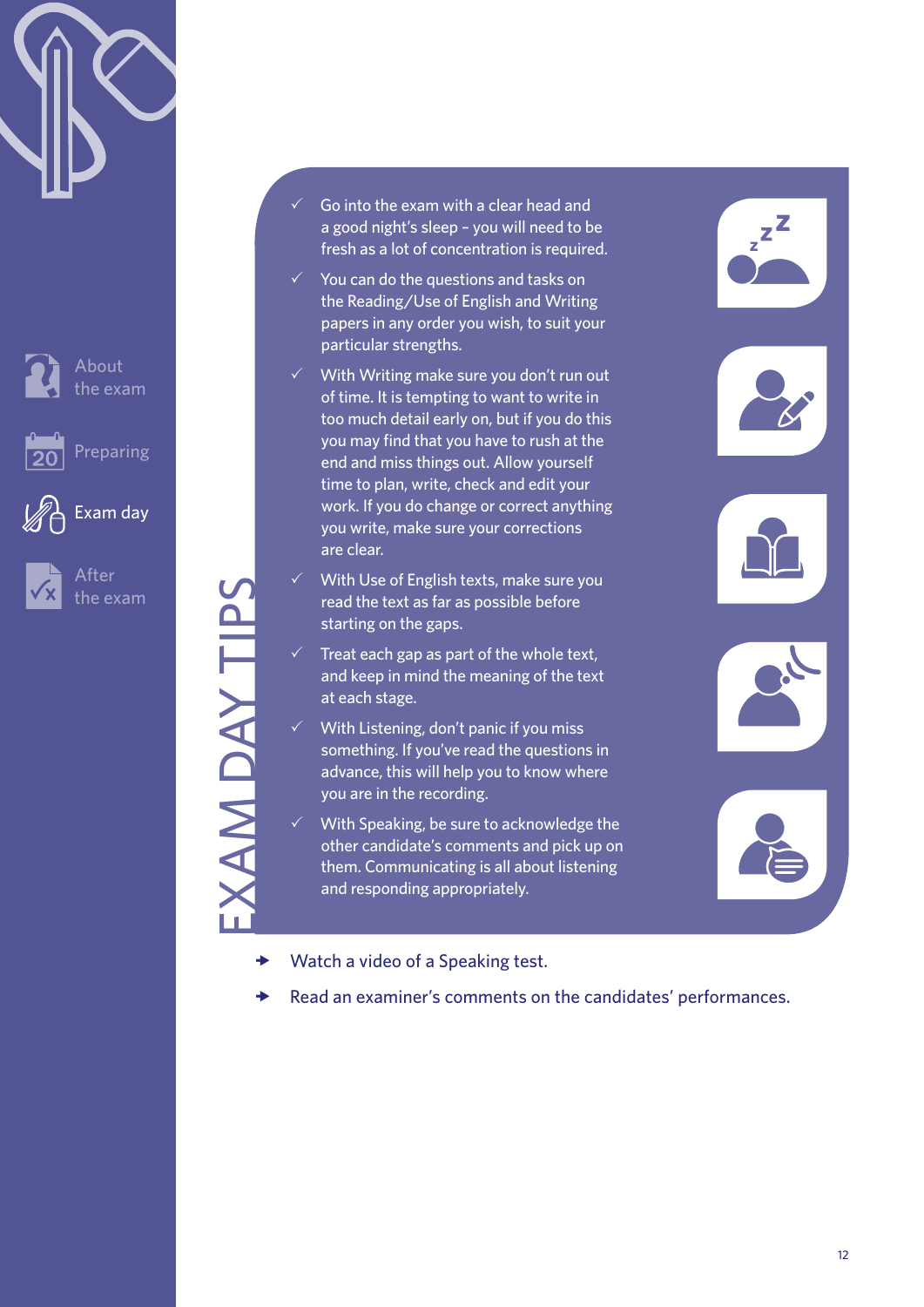<span id="page-12-0"></span>

|  | $\blacktriangleleft$ |  |
|--|----------------------|--|
|  |                      |  |
|  |                      |  |





About [the exam](#page-1-0)



[Preparing](#page-3-0)



[Exam day](#page-10-0)



After the exam

#### How much do you know about results and next steps?

#### Can you answer these questions?

- *1. What can I do with my Cambridge English: Proficiency qualification?*
- *2. How is Speaking assessed?*
- *3. How is Writing assessed?*
- *4. What information will be on my Statement of Results?*
- *5. How long do I have to wait for my results and my certificate?*
- *6. What is the online Results Verification Service?*
- *7. What will I get if I don't quite pass the exam?*
- *8. How can I continue my language learning after passing Cambridge English: Proficiency?*

### [Find the answers on the next page](#page-5-0)

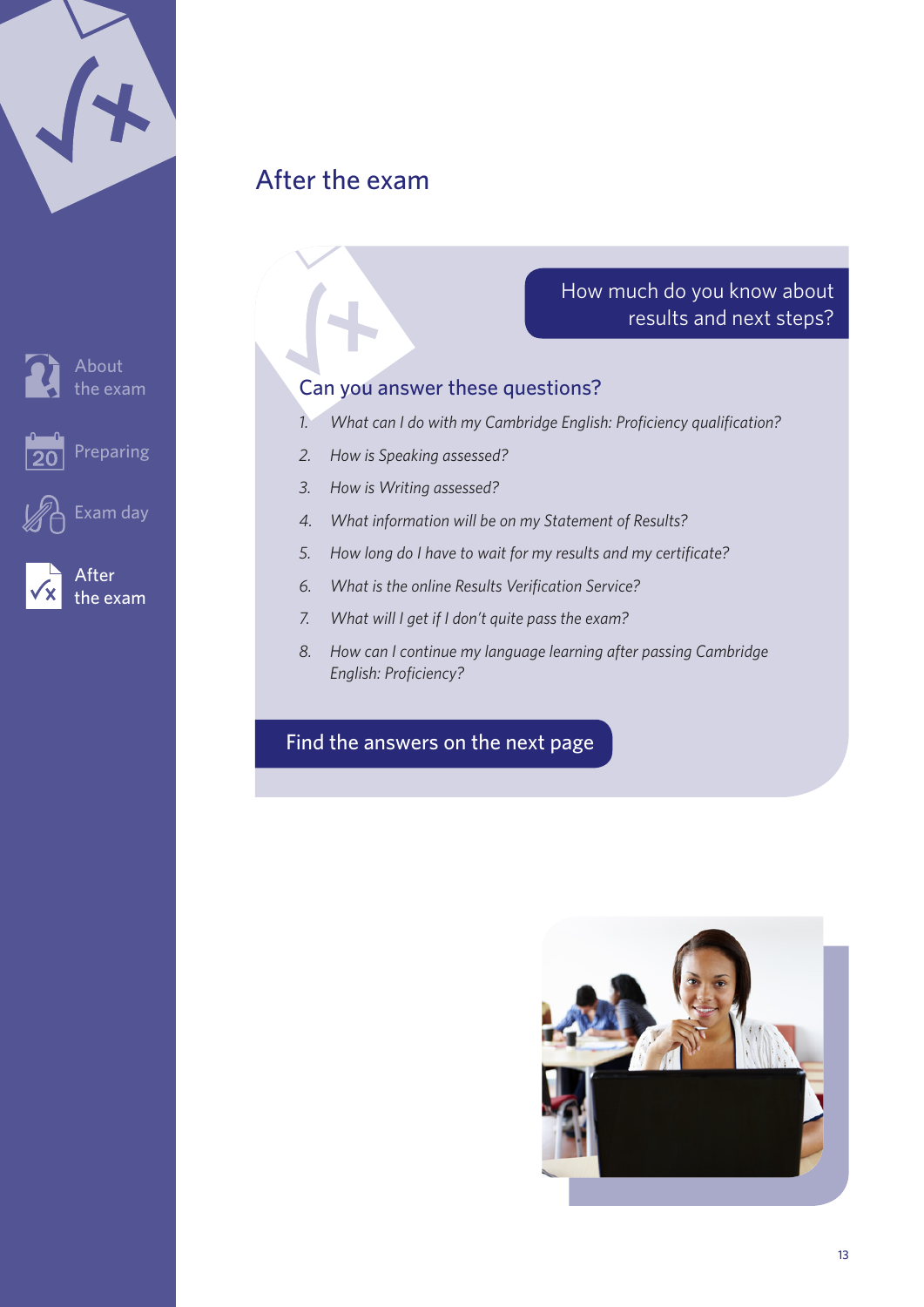<span id="page-13-1"></span>





After

[the exam](#page-12-0)

# **ANSWERS**

# Results and next steps

#### *1. What can I do with my Cambridge English: Proficiency qualification?*

Cambridge English exams are officially accepted by thousands of universities, employers and governments globally. They can open doors to higher education, improve job prospects and, because the qualifications are so well known globally, increase mobility. **[Find out more about who accepts Cambridge English exams here](http://www.cambridgeenglish.org/recognition/)**.

#### <span id="page-13-2"></span>*2. How is Speaking assessed?*

In the Speaking exam, there are two examiners. The interlocutor, who speaks to you, awards a mark for global achievement. The assessor, who just listens, uses five assessment criteria: *Grammatical Resource, Lexical Resource, Discourse Management, Pronunciation* and *Interactive Communication*. For more details, **[see these examiner's comments](http://www.cambridgeenglish.org/images/cpe-examiner-comments.pdf)**.

#### <span id="page-13-0"></span>*3. How is Writing assessed?*

Writing tasks are marked using four criteria: *Content, Communicative Achievement, Organisation* and *Language*.

- Content focuses on how well you have fulfilled the task, in other words if you have done what you were asked to do.
- Communicative Achievement focuses on how appropriate the writing is for the task and whether you have used the appropriate register, for example formal or informal.
- Organisation focuses on the way you put together the piece of writing, in other words if it is logical and ordered.
- Language focuses on vocabulary and grammar. This includes the range of language as well as how accurate it is.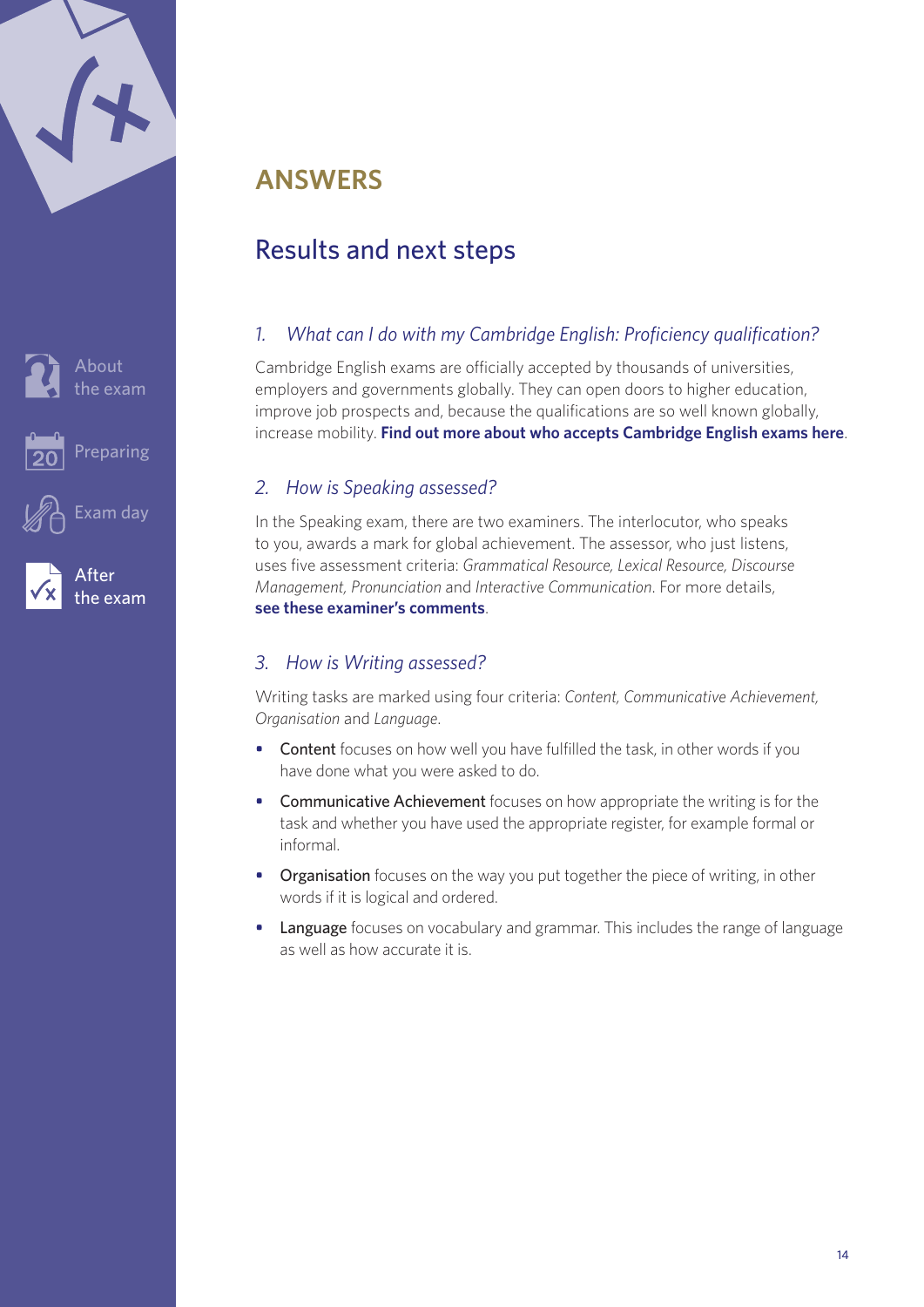|  | 14 |  |
|--|----|--|
|  |    |  |
|  |    |  |







[Exam day](#page-10-0)

#### *4. What information will be on my Statement of Results?*

On your Statement of Results you'll see your:

- score on the Cambridge English Scale for each of the four skills (Reading, Writing, Listening and Speaking) and Use of English
- score on the Cambridge English Scale for the overall exam
- grade for the overall exam
- CEFR level for the overall exam.

#### *5. How long do I have to wait for my results and my certificate?*

Statements of Results are usually released approximately four to six weeks after the test, for paper-based exams, and two to three weeks after the test for computerbased exams, and you can see your **[results online](https://cambridgeesol-results.org/Members/Login.aspx)**. To do this, put in your candidate ID number and secret number. These can be found on the Confirmation of Entry sheet given to you by your centre. Certificates are sent about three weeks after the results are released.

#### *6. What is the online Results Verification Service?*

This service simply enables universities, colleges or employers to view and check exam results. You will need to provide your candidate ID number and secret number.

#### *7. What will I get if I don't quite pass the exam?*

If you achieve an overall score of 200 or more (grade A, B or C) in the exam, you will receive the *Certificate of Proficiency in English* at Level C2. If your performance is below Level C2, but falls within Level C1, we will recognise your achievement with a Cambridge English certificate stating that you demonstrated ability at C1 level.